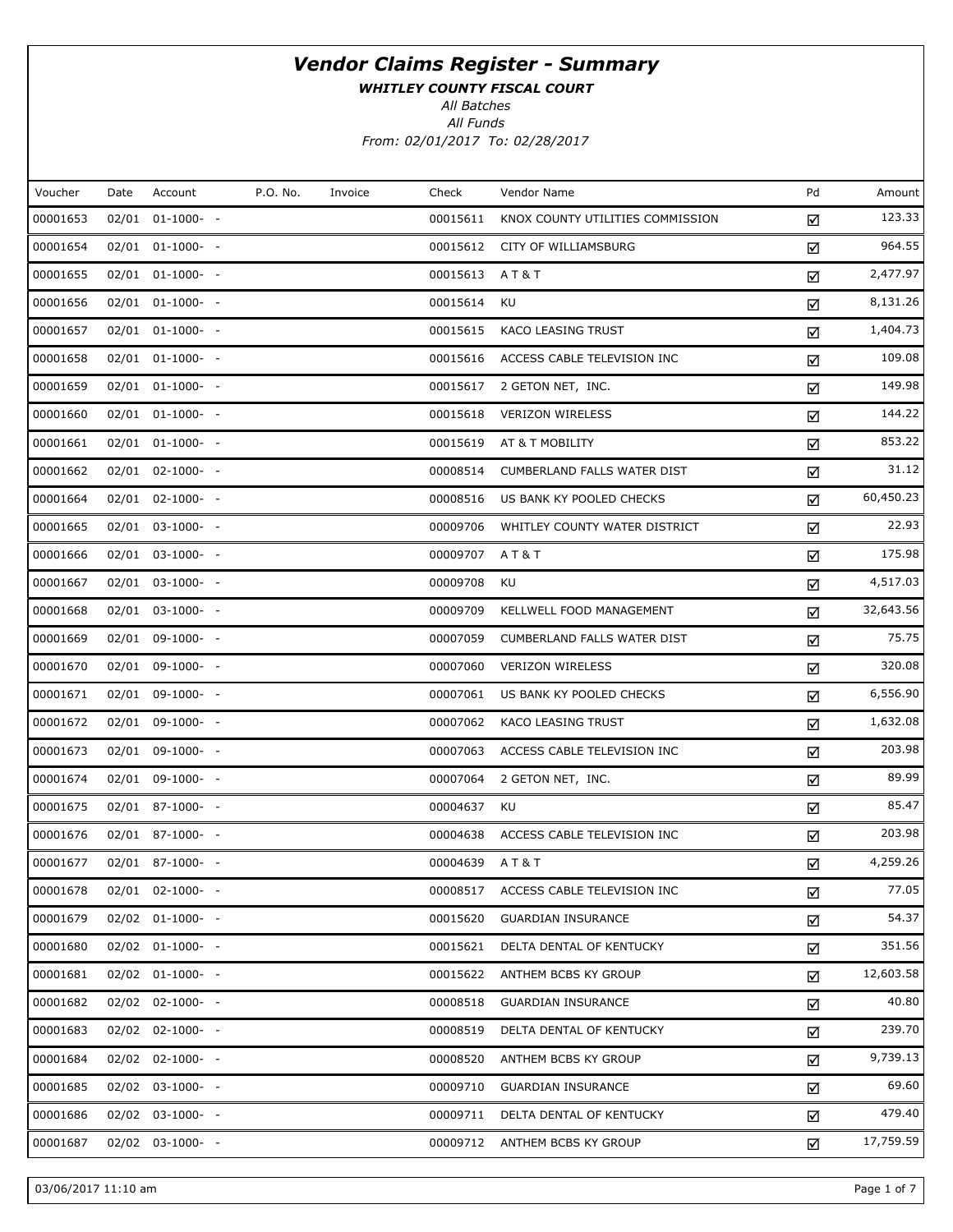WHITLEY COUNTY FISCAL COURT

All Batches

All Funds From: 02/01/2017 To: 02/28/2017

| Voucher  | Date | Account               | P.O. No. | Invoice | Check    | Vendor Name                      | Pd | Amount     |
|----------|------|-----------------------|----------|---------|----------|----------------------------------|----|------------|
| 00001688 |      | 02/02 09-1000- -      |          |         | 00007065 | <b>GUARDIAN INSURANCE</b>        | ☑  | 64.80      |
| 00001689 |      | 02/02 09-1000- -      |          |         | 00007066 | DELTA DENTAL OF KENTUCKY         | ☑  | 431.46     |
| 00001690 |      | 02/02 09-1000- -      |          |         | 00007067 | ANTHEM BCBS KY GROUP             | ☑  | 16,040.92  |
| 00001691 |      | 02/02 23-1000- -      |          |         | 00002419 | <b>GUARDIAN INSURANCE</b>        | ☑  | 3.97       |
| 00001692 |      | 02/02 23-1000- -      |          |         | 00002420 | DELTA DENTAL OF KENTUCKY         | ☑  | 31.96      |
| 00001693 |      | 02/02 23-1000- -      |          |         | 00002421 | ANTHEM BCBS KY GROUP             | ☑  | 1,145.78   |
| 00001694 |      | $02/02$ 87-1000- -    |          |         | 00004640 | <b>GUARDIAN INSURANCE</b>        | ☑  | 21.60      |
| 00001695 |      | 02/02 87-1000- -      |          |         | 00004641 | DELTA DENTAL OF KENTUCKY         | ☑  | 143.82     |
| 00001696 |      | 02/02 87-1000- -      |          |         | 00004642 | ANTHEM BCBS KY GROUP             | ☑  | 5,156.01   |
| 00001697 |      | 02/06 01-1000- -      |          |         | 00015623 | CUMBERLAND VALLEY ELECTRIC, INC. | ☑  | 42.46      |
| 00001698 |      | 02/06 02-1000- -      |          |         | 00008521 | CUMBERLAND VALLEY ELECTRIC, INC. | ☑  | 507.07     |
| 00001699 |      | 02/06 09-1000- -      |          |         | 00007068 | CUMBERLAND VALLEY ELECTRIC, INC. | ☑  | 774.91     |
| 00001700 |      | 02/06 87-1000- -      |          |         | 00004643 | NI GOVERNMENT SERVICES, INC.     | ☑  | 73.73      |
| 00001701 |      | 02/07 01-1000- -      |          |         | 00015625 | WHITLEY COUNTY FISCAL COURT      | ☑  | 31,826.05  |
| 00001702 |      | 02/07 02-1000- -      |          |         | 00008522 | WHITLEY COUNTY FISCAL COURT      | ☑  | 24,681.88  |
| 00001703 |      | 02/07 03-1000- -      |          |         | 00009713 | WHITLEY COUNTY FISCAL COURT      | ☑  | 34,353.42  |
| 00001704 |      | 02/07 09-1000- -      |          |         | 00007069 | WHITLEY COUNTY FISCAL COURT      | ☑  | 39,209.41  |
| 00001705 |      | 02/07 23-1000- -      |          |         | 00002422 | WHITLEY COUNTY FISCAL COURT      | ☑  | 3,468.86   |
| 00001706 |      | 02/07 87-1000- -      |          |         | 00004644 | WHITLEY COUNTY FISCAL COURT      | ☑  | 12,349.30  |
| 00001707 |      | 02/13 01-1000- -      |          |         | 00015626 | TIME WARNER CABLE                | ☑  | 379.98     |
| 00001708 |      | $02/13$ $01-1000-$ -  |          |         | 00015627 | DELTA NATURAL GAS CO., INC.      | ☑  | 548.69     |
| 00001709 |      | 02/13 02-1000- -      |          |         | 00008523 | DELTA NATURAL GAS CO., INC.      | ☑  | 503.92     |
| 00001710 |      | 02/13 03-1000- -      |          |         | 00009714 | DELTA NATURAL GAS CO., INC.      | ☑  | 2,270.58   |
| 00001711 |      | 02/13 03-1000- -      |          |         | 00009715 | WHITLEY COUNTY FISCAL COURT      | ☑  | 56.04      |
| 00001712 |      | 02/13 09-1000- -      |          |         | 00007070 | TIME WARNER CABLE                | ☑  | 78.48      |
| 00001713 |      | $02/13$ 87-1000- -    |          |         | 00004645 | <b>AT&amp;T</b>                  | ☑  | 274.24     |
| 00001714 |      | 02/15 23-1023- -      |          |         | 00001227 | <b>CITY OF CORBIN</b>            | ☑  | 478,171.66 |
| 00001715 |      | 02/15 23-1023- -      |          |         | 00001228 | CITY OF WILLIAMSBURG             | ☑  | 187,499.60 |
| 00001716 |      | $02/21$ $01-1000-$ -  |          |         | 00015630 | WHITLEY COUNTY FISCAL COURT      | ☑  | 20,431.16  |
| 00001718 |      | $02/21$ $01-1000-$ -  |          |         | 00015632 | WHITLEY COUNTY FISCAL COURT      | ☑  | 25,405.40  |
| 00001719 |      | $02/21$ $02-1000$ - - |          |         | 00008524 | WHITLEY COUNTY FISCAL COURT      | ☑  | 24,226.67  |
| 00001720 |      | $02/21$ $03-1000$ - - |          |         | 00009716 | WHITLEY COUNTY FISCAL COURT      | ☑  | 43,326.84  |
| 00001721 |      | 02/21 09-1000- -      |          |         | 00007071 | WHITLEY COUNTY FISCAL COURT      | ☑  | 37,758.41  |
| 00001722 |      | 02/21 23-1000- -      |          |         | 00002423 | WHITLEY COUNTY FISCAL COURT      | ☑  | 3,162.13   |

03/06/2017 11:10 am Page 2 of 7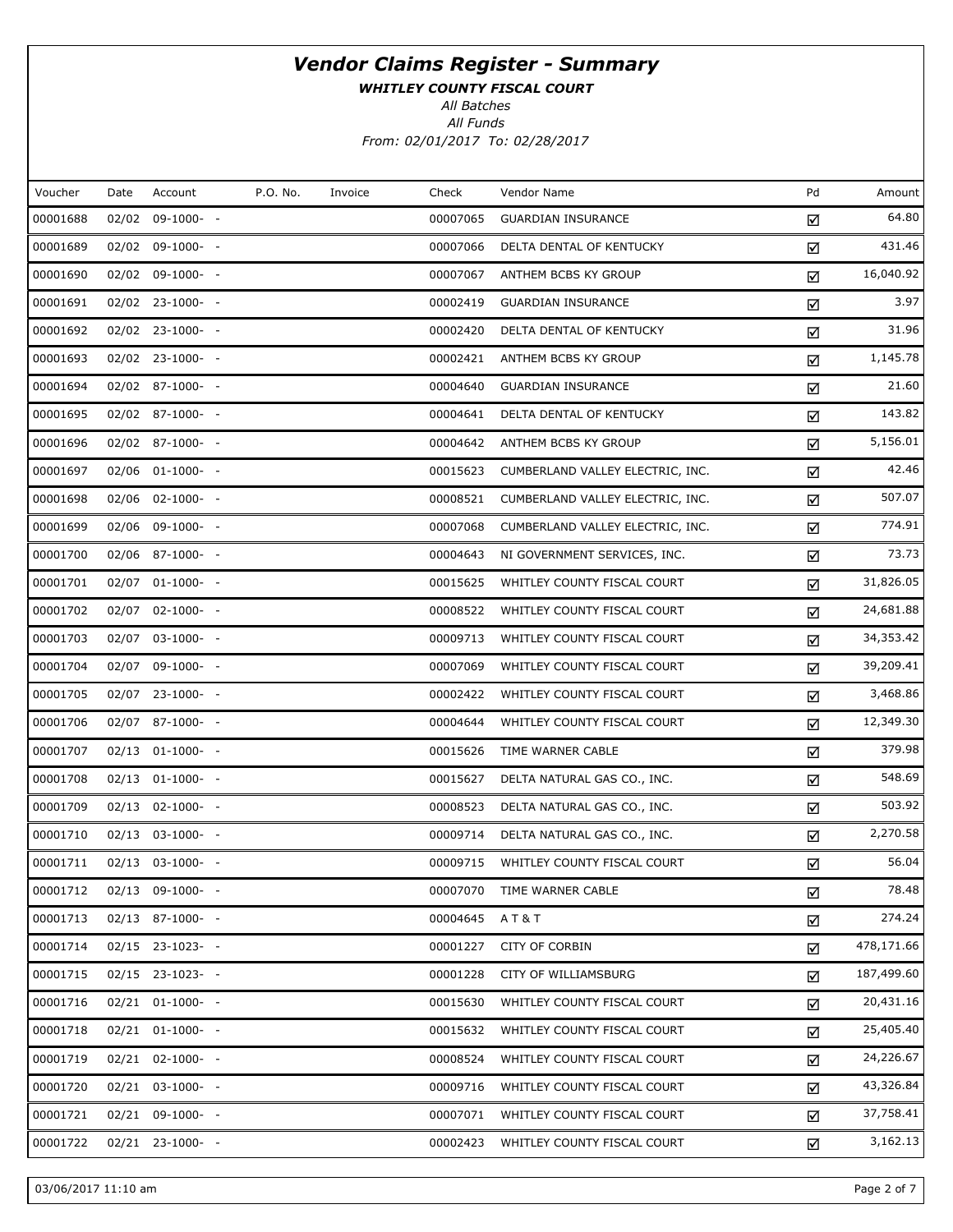WHITLEY COUNTY FISCAL COURT

All Batches

All Funds From: 02/01/2017 To: 02/28/2017

| Voucher  | Date | Account               | P.O. No. | Invoice | Check    | Vendor Name                         | Pd | Amount    |
|----------|------|-----------------------|----------|---------|----------|-------------------------------------|----|-----------|
| 00001723 |      | 02/21 87-1000- -      |          |         | 00004646 | WHITLEY COUNTY FISCAL COURT         | ☑  | 12,801.94 |
| 00001724 |      | 02/21 23-1000- -      |          |         | 00002424 | WANDA SIMONS SMITH, CPA             | ☑  | 2,500.00  |
| 00001725 |      | 02/21 01-1000- -      |          |         | 00015634 | AMBASSADOR COMPANY                  | ☑  | 650.00    |
| 00001726 |      | $02/21$ $01-1000-$ -  |          |         | 00015635 | ANDREW CROLEY, CORONER              | ☑  | 1,750.00  |
| 00001727 |      | 02/21 01-1000- -      |          |         | 00015636 | BISSELL'S, INC.                     | ☑  | 1,284.62  |
| 00001728 |      | 02/21 01-1000- -      |          |         | 00015637 | BLUEGRASS/ KESCO INCORPORATED       | ☑  | 360.00    |
| 00001729 |      | $02/21$ $01-1000-$ -  |          |         | 00015638 | <b>BOWLING FUNERAL HOME</b>         | ☑  | 350.00    |
| 00001730 |      | $02/21$ $01-1000-$ -  |          |         | 00015639 | <b>BROCK MCVEY</b>                  | ☑  | 579.21    |
| 00001731 |      | 02/21 01-1000- -      |          |         | 00015640 | CITY OF WILLIAMSBURG                | ☑  | 1,062.00  |
| 00001732 |      | 02/21 01-1000- -      |          |         | 00015641 | COLAN HARRELL, SHERIFF              | ☑  | 739.52    |
| 00001733 |      | $02/21$ $01-1000-$ -  |          |         | 00015642 | <b>COMPUTER CLINC</b>               | ☑  | 75.00     |
| 00001734 |      | $02/21$ $01-1000-$ -  |          |         | 00015643 | DAIRY QUEEN GRILL & CHILL           | ☑  | 25.00     |
| 00001735 |      | 02/21 01-1000- -      |          |         | 00015644 | DAV                                 | ☑  | 650.00    |
| 00001736 |      | $02/21$ $01-1000$ - - |          |         | 00015645 | D C ELEVATOR COMPANY, INC.          | ☑  | 1,162.72  |
| 00001737 |      | $02/21$ $01-1000-$ -  |          |         | 00015646 | ELLISON'S SANITARY SUPPLY CO., INC. | ☑  | 1,159.67  |
| 00001738 |      | 02/21 01-1000- -      |          |         | 00015647 | EVERBANK COMMERICAL FINANCE INC     | ☑  | 223.28    |
| 00001739 |      | 02/21 01-1000- -      |          |         | 00015648 | <b>EZ COUNTRY</b>                   | ☑  | 520.00    |
| 00001740 |      | $02/21$ $01-1000$ - - |          |         | 00015649 | <b>FLEETONE</b>                     | ☑  | 920.00    |
| 00001741 |      | 02/21 01-1000- -      |          |         | 00015650 | G & E DRIVE-IN                      | ☑  | 70.00     |
| 00001742 |      | 02/21 01-1000- -      |          |         | 00015651 | GOVERNMENT UTILITIES TECHNOLOGY     | ☑  | 2,157.00  |
| 00001743 |      | $02/21$ $01-1000-$ -  |          |         | 00015652 | HARDEE'S                            | ☑  | 45.52     |
| 00001744 |      | $02/21$ $01-1000$ - - |          |         | 00015653 | HIGHBRIDGE SPRING WATER CO, INC.    | ☑  | 120.56    |
| 00001745 |      | $02/21$ $01-1000-$ -  |          |         | 00015654 | HOMETOWN IGA #57                    | ☑  | 251.80    |
| 00001746 |      | 02/21 01-1000- -      |          |         | 00015655 | JEFFREY L. GRAY                     | ☑  | 31.72     |
| 00001747 |      | $02/21$ $01-1000-$ -  |          |         | 00015656 | K A C O ALL LINES FUND              | ☑  | 21,541.76 |
| 00001748 |      | 02/21 01-1000- -      |          |         | 00015657 | KACO WORKERS COMPENSATION FUND      | ☑  | 5,356.87  |
| 00001749 |      | $02/21$ $01-1000-$ -  |          |         | 00015658 | <b>KACTFO</b>                       | ☑  | 225.00    |
| 00001750 |      | 02/21 01-1000- -      |          |         | 00015659 | KAY SCHWARTZ, COUNTY CLERK          | ☑  | 15.00     |
| 00001751 |      | $02/21$ $01-1000$ - - |          |         | 00015660 | KENTUCKY STATE TREASURER            | ☑  | 4,455.00  |
| 00001752 |      | 02/21 01-1000- -      |          |         | 00015661 | KENTUCKY STATE TREASURER            | ☑  | 12,258.48 |
| 00001753 |      | 02/21 01-1000- -      |          |         | 00015662 | <b>KENWAY DISTRIBUTORS</b>          | ☑  | 180.88    |
| 00001754 |      | 02/21 01-1000- -      |          |         | 00015663 | LA QUINTA INN & SPA PADUACH         | ☑  | 319.05    |
| 00001755 |      | 02/21 01-1000- -      |          |         | 00015664 | NEWTECH SYSTEMS, INC.               | ☑  | 360.00    |
| 00001756 |      | 02/21 01-1000- -      |          |         | 00015665 | <b>NEWS JOURNAL</b>                 | ☑  | 105.00    |
|          |      |                       |          |         |          |                                     |    |           |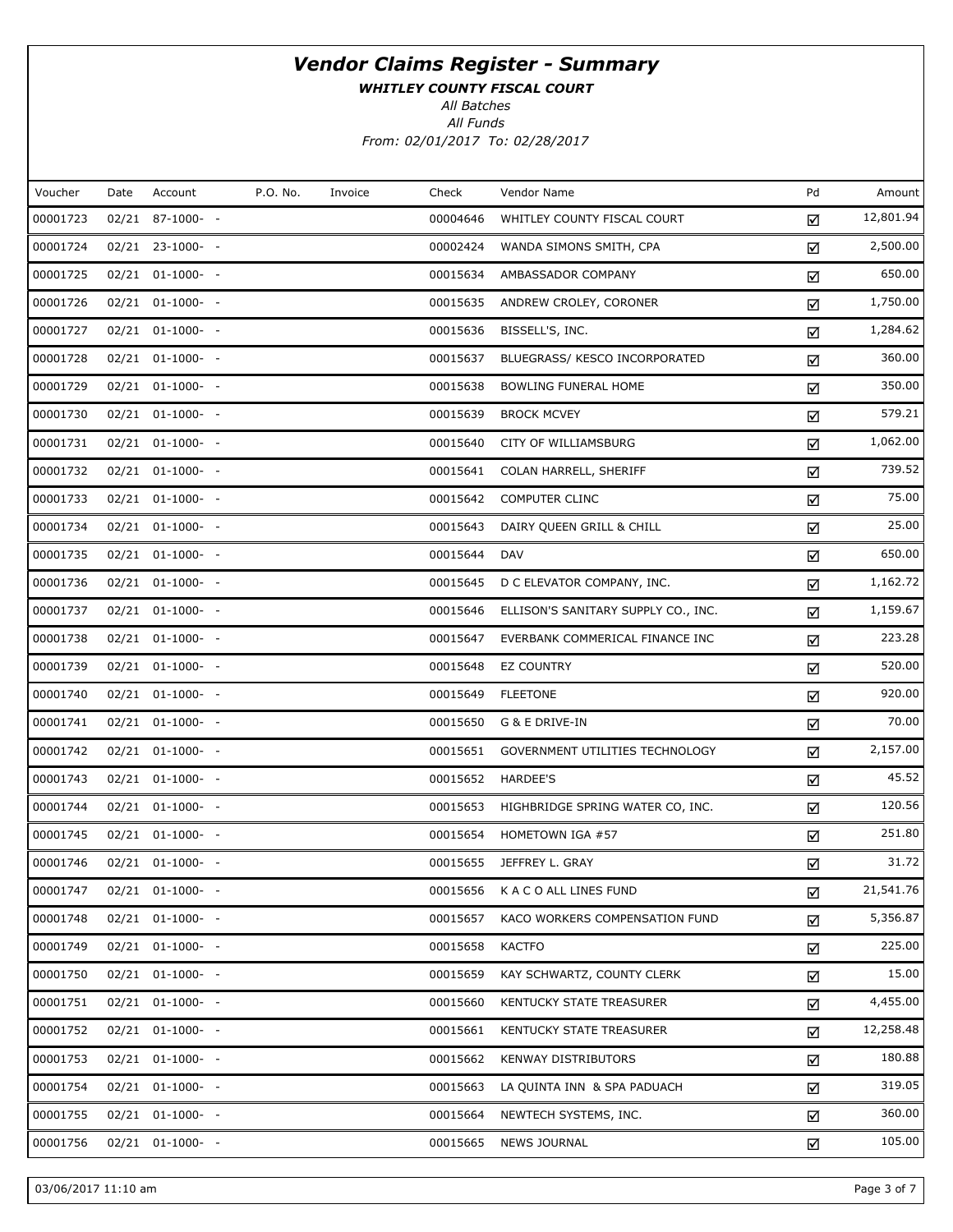WHITLEY COUNTY FISCAL COURT

All Batches

All Funds From: 02/01/2017 To: 02/28/2017

| Voucher  | Date | Account               | P.O. No. | Invoice | Check    | Vendor Name                            | Pd | Amount    |
|----------|------|-----------------------|----------|---------|----------|----------------------------------------|----|-----------|
| 00001757 |      | $02/21$ $01-1000-$ -  |          |         | 00015666 | PERSONNEL CONCEPTS                     | ☑  | 104.65    |
| 00001758 |      | 02/21 01-1000- -      |          |         | 00015667 | POFF CARTING SERVICE                   | ☑  | 935.88    |
| 00001759 |      | $02/21$ $01-1000-$ -  |          |         | 00015668 | PRECISION DUPLICATING SOLUTIONS INC    | ☑  | 163.09    |
| 00001760 |      | 02/21 01-1000- -      |          |         | 00015669 | QUALITY CARE AUTO SERVICE              | ☑  | 1,600.57  |
| 00001761 |      | 02/21 01-1000- -      |          |         | 00015670 | QUILL CORPORATION                      | ☑  | 134.46    |
| 00001762 |      | 02/21 01-1000- -      |          |         | 00015671 | SOUTHERN KY CHAMBER OF COMMERCE, INC.  | ☑  | 1,200.00  |
| 00001763 |      | $02/21$ $01-1000-$ -  |          |         | 00015672 | <b>TEKS WORK</b>                       | ☑  | 100.00    |
| 00001764 |      | 02/21 01-1000- -      |          |         | 00015673 | TIMES TRIBUNE                          | ☑  | 299.00    |
| 00001765 |      | $02/21$ $01-1000-$ -  |          |         | 00015674 | W D BRYANT & SONS INC.                 | ☑  | 359.47    |
| 00001766 |      | 02/21 01-1000- -      |          |         | 00015675 | XEROX CORPORATION                      | ☑  | 394.56    |
| 00001767 |      | 02/21 03-1000- -      |          |         | 00009717 | WHITLEY COUNTY FISCAL COURT            | ☑  | 1,332.00  |
| 00001768 |      | 02/21 02-1000- -      |          |         | 00008525 | ARAMARK UNIFROM SERVICES               | ☑  | 1,040.12  |
| 00001769 |      | $02/21$ $02-1000-$ -  |          |         | 00008526 | BAPTIST HEALTHCARE SYSTEMS             | ☑  | 50.00     |
| 00001770 |      | 02/21 02-1000- -      |          |         | 00008527 | BILL BERRY'S AUTOBODY COLLISION CENTER | ☑  | 499.60    |
| 00001771 |      | $02/21$ $02-1000-$ -  |          |         | 00008528 | BISSELL'S, INC.                        | ☑  | 190.00    |
| 00001772 |      | 02/21 02-1000- -      |          |         | 00008529 | BYRD GLASS COMPANY                     | ☑  | 115.50    |
| 00001773 |      | $02/21$ $02-1000-$ -  |          |         | 00008530 | CANADA AUTO PARTS                      | ☑  | 3,085.38  |
| 00001774 |      | 02/21 02-1000- -      |          |         | 00008531 | <b>COMPUTER CLINC</b>                  | ☑  | 75.00     |
| 00001775 |      | $02/21$ $02-1000-$ -  |          |         | 00008532 | CORBIN FAMILY HEALTH CENTER            | ☑  | 115.00    |
| 00001776 |      | 02/21 02-1000- -      |          |         | 00008533 | DON FRANKLIN FORD                      | ☑  | 230.90    |
| 00001777 |      | $02/21$ $02-1000-$ -  |          |         | 00008534 | <b>FLEETONE</b>                        | ☑  | 645.34    |
| 00001778 |      | 02/21 02-1000- -      |          |         | 00008535 | G & C SUPPLY CO. INC.                  | ☑  | 576.87    |
| 00001779 |      | $02/21$ $02-1000-$ -  |          |         | 00008536 | G & S TIRE INC.                        | ☑  | 173.10    |
| 00001780 |      | 02/21 02-1000- -      |          |         | 00008537 | HIGHBRIDGE SPRING WATER CO, INC.       | ☑  | 156.02    |
| 00001781 |      | $02/21$ $02-1000-$ -  |          |         | 00008538 | HINKLE CONTRACTING COMPANY LLC         | ☑  | 17,229.29 |
| 00001782 |      | $02/21$ $02-1000-$ -  |          |         | 00008539 | <b>HOLSTON GASES</b>                   | ☑  | 84.65     |
| 00001783 |      | $02/21$ $02-1000$ - - |          |         | 00008540 | HOMETOWN IGA #57                       | ☑  | 55.80     |
| 00001784 |      | $02/21$ $02-1000-$ -  |          |         | 00008541 | JAMES JONES EXCAVATING                 | ☑  | 5,357.85  |
| 00001785 |      | $02/21$ $02-1000-$ -  |          |         | 00008542 | JELLICO CLINIC                         | ☑  | 50.00     |
| 00001786 |      | $02/21$ $02-1000-$ -  |          |         | 00008543 | K A C O ALL LINES FUND                 | ☑  | 4,147.58  |
| 00001787 |      | $02/21$ $02-1000-$ -  |          |         | 00008544 | KACO WORKERS COMPENSATION FUND         | ☑  | 6,574.27  |
| 00001788 |      | $02/21$ $02-1000-$ -  |          |         | 00008545 | <b>KENWAY DISTRIBUTORS</b>             | ☑  | 259.35    |
| 00001789 |      | $02/21$ $02-1000-$ -  |          |         | 00008546 | LYKINS OIL COMPANY                     | ☑  | 9,384.19  |
| 00001790 |      | $02/21$ $02-1000-$ -  |          |         | 00008547 | QUALITY CARE AUTO SERVICE              | ☑  | 1,331.95  |
|          |      |                       |          |         |          |                                        |    |           |

03/06/2017 11:10 am Page 4 of 7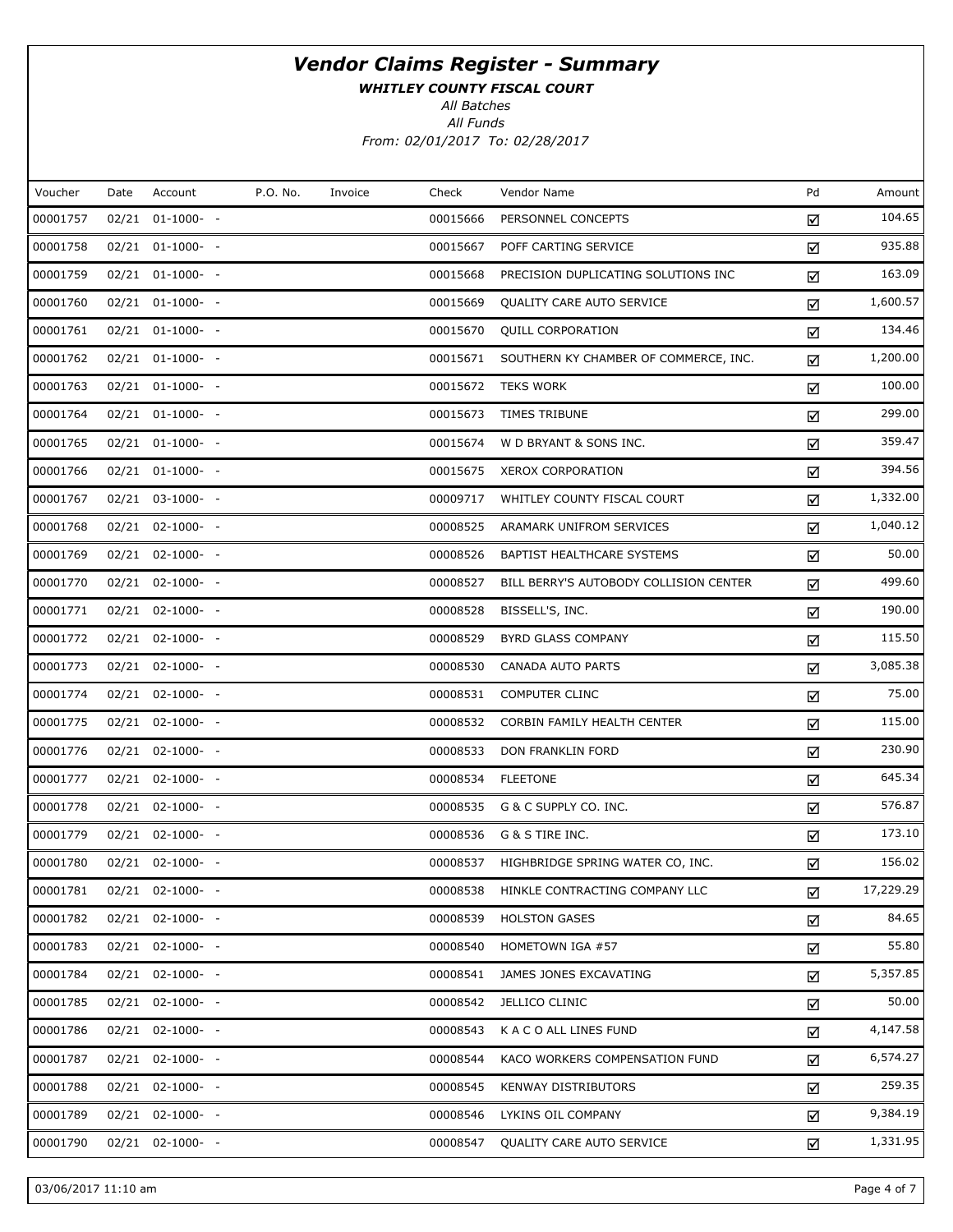WHITLEY COUNTY FISCAL COURT

All Batches

All Funds From: 02/01/2017 To: 02/28/2017

| Voucher  | Date | Account               | P.O. No. | Invoice | Check    | Vendor Name                      | Pd | Amount    |
|----------|------|-----------------------|----------|---------|----------|----------------------------------|----|-----------|
| 00001791 |      | 02/21 02-1000- -      |          |         | 00008548 | <b>QUILL CORPORATION</b>         | ☑  | 33.99     |
| 00001792 |      | 02/21 02-1000- -      |          |         | 00008549 | W D BRYANT & SONS INC.           | ☑  | 9,937.22  |
| 00001793 |      | 02/21 02-1000- -      |          |         | 00008550 | <b>WILSON EQUIPMENT</b>          | ☑  | 36.68     |
| 00001794 |      | 02/21 02-1000- -      |          |         | 00008551 | KIMBELL MIDWEST                  | ☑  | 63.35     |
| 00001795 |      | 02/21 03-1000- -      |          |         | 00009718 | AMERICAN BUSINESS SYSTEMS        | ☑  | 316.02    |
| 00001796 |      | 02/21 03-1000- -      |          |         | 00009719 | <b>BEST TERMITE &amp; PEST</b>   | ☑  | 240.00    |
| 00001797 |      | $02/21$ $03-1000-$ -  |          |         | 00009720 | BISSELL'S, INC.                  | ☑  | 1,497.00  |
| 00001799 |      | 02/21 03-1000- -      |          |         | 00009722 | <b>BROCK MCVEY</b>               | ☑  | 84.72     |
| 00001800 |      | 02/21 03-1000- -      |          |         | 00009723 | <b>BUTCH'S MARKET</b>            | ☑  | 195.58    |
| 00001801 |      | 02/21 03-1000- -      |          |         | 00009724 | DAIRY QUEEN GRILL & CHILL        | ☑  | 75.00     |
| 00001802 |      | 02/21 03-1000- -      |          |         | 00009725 | EMCON HOME GUARD, INC.           | ☑  | 310.00    |
| 00001803 |      | 02/21 03-1000- -      |          |         | 00009726 | <b>FASTENAL COMPANY</b>          | ☑  | 32.09     |
| 00001804 |      | 02/21 03-1000- -      |          |         | 00009727 | G & E DRIVE-IN                   | ☑  | 360.00    |
| 00001805 |      | 02/21 03-1000- -      |          |         | 00009728 | <b>HARDEE'S</b>                  | ☑  | 162.61    |
| 00001806 |      | 02/21 03-1000- -      |          |         | 00009729 | HIGHBRIDGE SPRING WATER CO, INC. | ☑  | 136.06    |
| 00001807 |      | 02/21 03-1000- -      |          |         | 00009730 | HOMETOWN IGA #57                 | ☑  | 246.34    |
| 00001808 |      | 02/21 03-1000- -      |          |         | 00009731 | K A C O ALL LINES FUND           | ☑  | 13,140.86 |
| 00001809 |      | 02/21 03-1000- -      |          |         | 00009732 | KACO WORKERS COMPENSATION FUND   | ☑  | 3,815.02  |
| 00001810 |      | $02/21$ $03-1000-$ -  |          |         | 00009733 | KNOXVILLE CULLIGAN WATER         | ☑  | 466.20    |
| 00001811 |      | 02/21 03-1000- -      |          |         | 00009734 | KENTUCKY JAILERS ASSOCIATION     | ☑  | 750.00    |
| 00001812 |      | $02/21$ $03-1000$ - - |          |         | 00009735 | LAUREL COUNTY FISCAL COURT       | ☑  | 852.50    |
| 00001813 |      | 02/21 03-1000- -      |          |         | 00009736 | LESLIE COUNTY FISCAL COURT       | ☑  | 840.00    |
| 00001815 |      | $02/21$ $03-1000-$ -  |          |         | 00009738 | OPELIA FELIPE                    | ☑  | 20.00     |
| 00001816 |      | 02/21 03-1000- -      |          |         | 00009739 | PREFERRED LAB SERVICE            | ☑  | 250.00    |
| 00001817 |      | 02/21 03-1000- -      |          |         | 00009740 | QUALITY CARE AUTO SERVICE        | ☑  | 404.00    |
| 00001818 |      | $02/21$ $03-1000$ - - |          |         | 00009741 | <b>QUILL CORPORATION</b>         | ☑  | 414.98    |
| 00001819 |      | 02/21 03-1000- -      |          |         | 00009742 | <b>RANDY SCHENK</b>              | ☑  | 38.00     |
| 00001820 |      | 02/21 03-1000- -      |          |         | 00009743 | SNAP ON                          | ☑  | 29.31     |
| 00001821 |      | 02/21 03-1000- -      |          |         | 00009744 | SOUTHERN HEALTH PARTNERS         | ☑  | 22,492.69 |
| 00001822 |      | 02/21 03-1000- -      |          |         | 00009745 | SUPPLY WORKS                     | ☑  | 1,254.84  |
| 00001823 |      | 02/21 03-1000- -      |          |         | 00009746 | THERMAL EQUIPMENT SERVICE CO.    | ☑  | 4,873.00  |
| 00001824 |      | 02/21 03-1000- -      |          |         | 00009747 | TIME KEEPING SYSTEMS             | ☑  | 208.68    |
| 00001825 |      | 02/21 03-1000- -      |          |         | 00009748 | W D BRYANT & SONS INC.           | ☑  | 538.59    |
| 00001826 |      | 02/21 03-1000- -      |          |         | 00009749 | WENDY'S OF BOWLING GREEN, INC.   | ☑  | 62.27     |
|          |      |                       |          |         |          |                                  |    |           |

03/06/2017 11:10 am Page 5 of 7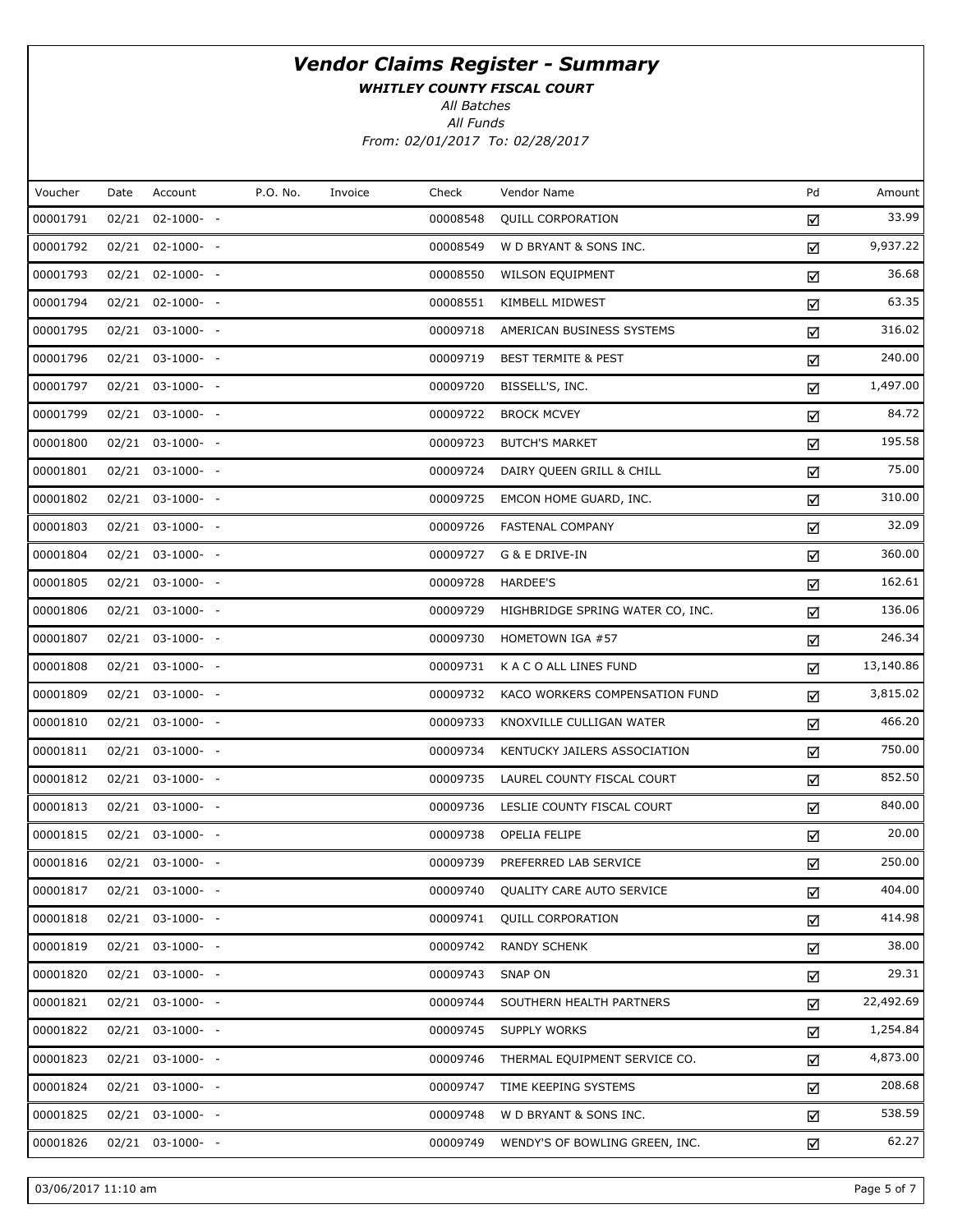WHITLEY COUNTY FISCAL COURT

All Batches

All Funds From: 02/01/2017 To: 02/28/2017

| Voucher  | Date | Account            | P.O. No. | Invoice | Check    | Vendor Name                          | Pd | Amount    |
|----------|------|--------------------|----------|---------|----------|--------------------------------------|----|-----------|
| 00001827 |      | 02/21 03-1000- -   |          |         | 00009750 | WHOLESALE SUPPLY GROUP, INC.         | ☑  | 117.08    |
| 00001828 |      | 02/21 03-1000- -   |          |         | 00009751 | ZORO, INC.                           | ☑  | 106.88    |
| 00001829 |      | 02/21 03-1000- -   |          |         | 00009752 | <b>FLEETONE</b>                      | ☑  | 2,264.20  |
| 00001830 |      | 02/21 09-1000- -   |          |         | 00007072 | 911 BILLING SERVICE                  | ☑  | 16,155.53 |
| 00001831 |      | 02/21 09-1000- -   |          |         | 00007073 | ALBERT JACKSON                       | ☑  | 100.00    |
| 00001832 |      | 02/21 09-1000- -   |          |         | 00007074 | BISSELL'S, INC.                      | ☑  | 76.00     |
| 00001833 |      | 02/21 09-1000- -   |          |         | 00007075 | BOUND TREE MEDICAL, LLC              | ☑  | 9,510.06  |
| 00001834 |      | 02/21 09-1000- -   |          |         | 00007076 | CANADA AUTO PARTS                    | ☑  | 105.02    |
| 00001835 |      | 02/21 09-1000- -   |          |         | 00007077 | ENVIRONMENTAL WASTE SYSTEMS, LLC     | ☑  | 560.00    |
| 00001836 |      | 02/21 09-1000- -   |          |         | 00007078 | EVERBANK COMMERICAL FINANCE INC      | ☑  | 55.82     |
| 00001837 |      | $02/21$ 09-1000- - |          |         | 00007079 | FIRST RESPONSE OF THE BLUEGRASS      | ☑  | 223.00    |
| 00001838 |      | 02/21 09-1000- -   |          |         | 00007080 | <b>FLEETONE</b>                      | ☑  | 3,211.86  |
| 00001839 |      | $02/21$ 09-1000- - |          |         | 00007081 | HIGHBRIDGE SPRING WATER CO, INC.     | ☑  | 78.76     |
| 00001840 |      | 02/21 09-1000- -   |          |         | 00007082 | <b>HOLSTON GASES</b>                 | ☑  | 2,596.16  |
| 00001841 |      | $02/21$ 09-1000- - |          |         | 00007083 | HOMETOWN IGA #57                     | ☑  | 362.35    |
| 00001842 |      | 02/21 09-1000- -   |          |         | 00007084 | JOHNNY WHEELS OF WILLIAMSBURG, INC   | ☑  | 1,020.27  |
| 00001843 |      | 02/21 09-1000- -   |          |         | 00007085 | K A C O ALL LINES FUND               | ☑  | 4,459.12  |
| 00001844 |      | 02/21 09-1000- -   |          |         | 00007086 | KACO WORKERS COMPENSATION FUND       | ☑  | 16,138.70 |
| 00001845 |      | 02/21 09-1000- -   |          |         | 00007087 | KAPA                                 | ☑  | 150.00    |
| 00001846 |      | 02/21 09-1000- -   |          |         | 00007088 | KAY SCHWARTZ, COUNTY CLERK           | ☑  | 30.00     |
| 00001847 |      | 02/21 09-1000- -   |          |         | 00007089 | LONDON RADIO SERVICE                 | ☑  | 212.50    |
| 00001848 |      | 02/21 09-1000- -   |          |         | 00007090 | LYKINS OIL COMPANY                   | ☑  | 6,464.96  |
| 00001849 |      | 02/21 09-1000- -   |          |         | 00007091 | MOORE MEDICAL                        | ☑  | 3,176.28  |
| 00001850 |      | 02/21 09-1000- -   |          |         | 00007092 | PRECISION DUPLICATING SOLUTIONS INC  | ☑  | 84.50     |
| 00001851 |      | 02/21 09-1000- -   |          |         | 00007093 | PREFERRED LAB SERVICE                | ☑  | 300.00    |
| 00001852 |      | $02/21$ 09-1000- - |          |         | 00007094 | PROFFESSIONAL VEHICLE CORP           | ☑  | 757.80    |
| 00001853 |      | 02/21 09-1000- -   |          |         | 00007095 | QUADMED, INC.                        | ☑  | 1,135.95  |
| 00001854 |      | $02/21$ 09-1000- - |          |         | 00007096 | <b>QUALITY CARE AUTO SERVICE</b>     | ☑  | 7,186.86  |
| 00001855 |      | 02/21 09-1000- -   |          |         | 00007097 | <b>SGT JOES</b>                      | ☑  | 1,060.00  |
| 00001856 |      | $02/21$ 09-1000- - |          |         | 00007098 | SOUTH KY TRUCK SERVICE, LLC          | ☑  | 2,641.00  |
| 00001857 |      | 02/21 09-1000- -   |          |         | 00007099 | SOUTHEAST APPARATUS, LLC             | ☑  | 1,608.22  |
| 00001858 |      | $02/21$ 09-1000- - |          |         | 00007100 | <b>TEKS WORK</b>                     | ☑  | 75.00     |
| 00001859 |      | 02/21 09-1000- -   |          |         | 00007101 | W D BRYANT & SONS INC.               | ☑  | 184.91    |
| 00001860 |      | $02/21$ 09-1000- - |          |         | 00007102 | WILLIAMSBURG-WHITLEY CO. AIRPORT BD. | ☑  | 800.00    |

03/06/2017 11:10 am Page 6 of 7